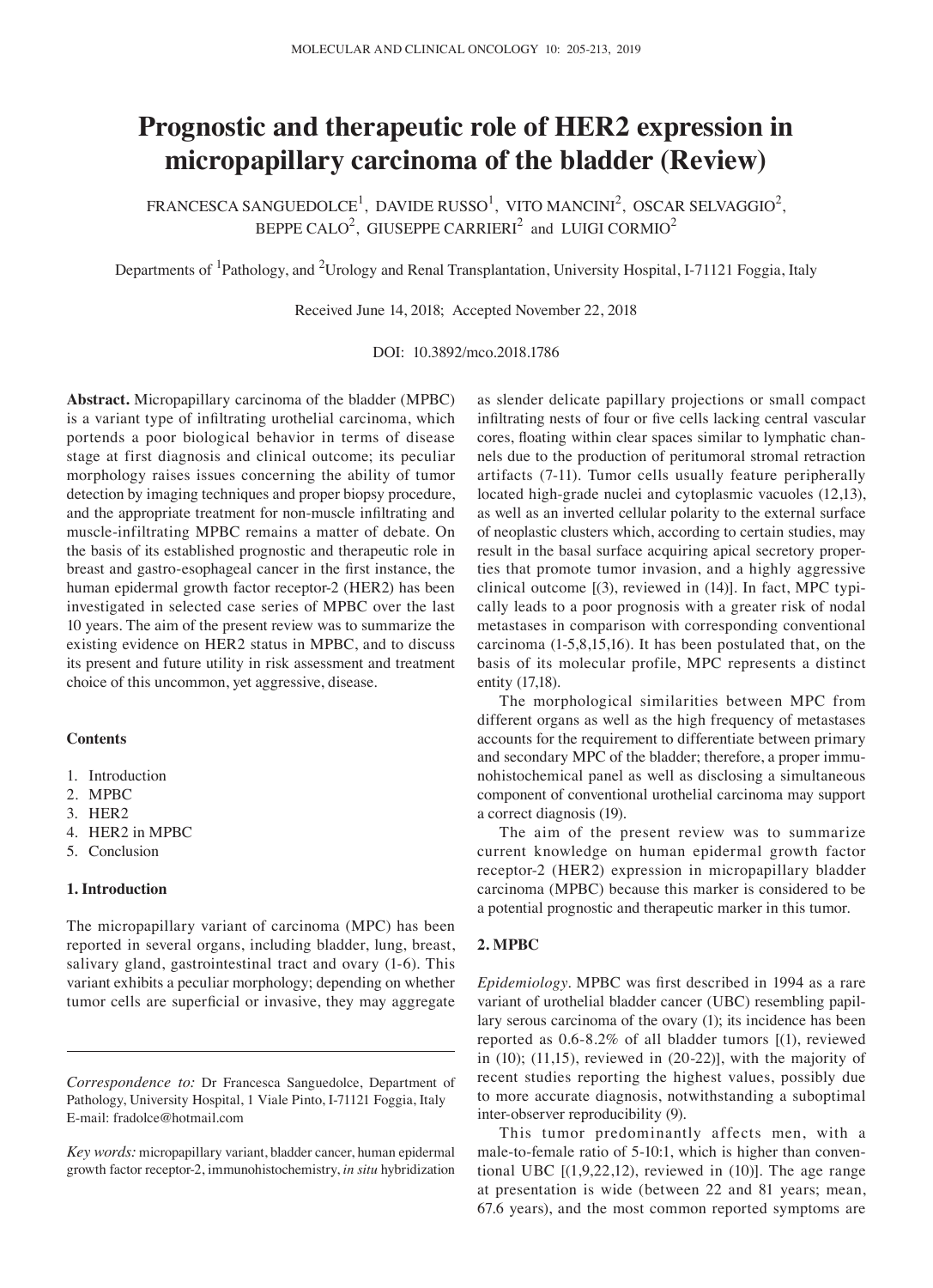hematuria, dysuria, urgency, frequency, urinary obstruction, urinary tract infection, weight loss and, as for upper tract tumors, flank pain  $[(1,21-26)$ , reviewed in  $(10)]$ .

*Cytology.* Urine cytological smears feature papillary/spheroid aggregates of tumor cells with high nuclear grade together with rare single cells in a clear background, due to the endophytic rather than exophytic nature of the tumor (27).

*Macroscopy.* Gross appearance of MPBC is varied, since it can range from papillary and polypoid to ulcerative and infiltrating, and can differ in size from microscopic to a huge mass (22).

*Microscopy.* MPBC is associated with conventional UBC and carcinoma *in situ* (CIS) in 85 and 65% of patients, respectively (15,28), and coexistence has been reported with other variants of UBC as well as other histotypes (15,24,26); sometimes it has been described as infiltrating the lamina propria under areas of normal overlying mucosa (28). Although a correct diagnosis of MPBC is of pivotal importance, it may be difficult to distinguish such a variant from typical invasive UBC with noticeable retraction artifacts, as identified by Sangoi *et al* (9) in an assessment of the inter-observer agreement among uropathologists for the diagnosis of MPBC (Fig. 1). Their observations suggest that the size and pattern of tumor cell aggregates (i.e., small multiple nests within the same lacunar space compared with large branching) may support the diagnosis of MPBC and conventional UBC, respectively.

Further categorization is required between invasive and non-invasive MPBC, since the latter may not portend a poor prognosis(29). In fact, it is now recognized that a micropapillary (MP)‑like architecture may be seen in non‑muscle‑invasive bladder cancer (NMIBC) and CIS; therefore, if the MP component is limited to the non‑invasive component, the tumor should not be defined as MPBC (9,29‑36). On the other hand, mixed neoplasms (conventional BC combined with MPBC) often exhibit a poorer biological behavior as well as metastases with MP morphology only, supporting the aggressive nature of this variant (1,12,31,37). Evidence exists that the higher the proportion of MPBC present, the poorer the biological behavior in terms of stage of disease and clinical outcome; a relative mortality risk of 2.4 exists when the component of MPBC is  $>50\%$  compared with those with pure conventional UBC or <50% MPC (24). Furthermore, cases with <10% and/or superficial MP component may be more frequently detected at an early stage (31). Therefore, despite the absence of accepted criteria for the cut‑off proportion of MP component to qualify a UBC as MPBC alone, it is recommended to report the presence and the proportion of MP component in the pathology report (37,38), possibly quantifying it in percentage terms.

*Immunohistochemistry and molecular biology.* MPBC features an immunohistochemical profile similar as the one described in conventional UBC, exhibiting cytokeratin (CK)7 expression in all cases, as well as reactivity for uroplakin III, CK34βE12, CK20, p63, thrombomodulin and high-molecular-weight CK, with decreasing frequency (19,31). Furthermore, MPBC is negative for estrogen receptor, mammaglobin, paired box gene 8, thyroid transcription factor 1 and Wilms' tumor protein 1, which allows the differentiation of a primary bladder cancer from lung, breast and ovary cancer, but not from pancreatic and salivary gland cancer (1,19). Eventually, a correct diagnosis of secondary MPC requires proper clinical and radiological correlation.

With the aim of discriminating between MPBC and conventional UBC, molecules such as mucin 1, cancer antigen 125, HER2/neu and Krebs von den Lungen-6 have been studied as putative diagnostic markers for MPBC, yielding conflicting results (7,9,15,28,29,31‑35,39‑45).

In a recent gene expression profile study, downregulation of microRNA‑296 and activation of chromatin‑remodeling complex RuvB‑like 1 that may be associated with epidermal growth factor receptor (EGFR) have been reported as prominent features of MPBC (46). Furthermore, according to recent molecular data, most MPBC, even as part of conventional UBC, refers to the luminal molecular subtype (26,46), consistent with the MP variant of breast cancer (17).

*Diagnostic methods.* Since MPBC may not form discrete lesions unlike most conventional UBC, computed tomography or other imaging studies may fail to detect such diffuse neoplasms (28,47).

When MPBC grows under normal mucosa, routine follow‑up cystoscopy and urine cytology are unable to detect neoplastic cells (28), and cold cup biopsy may miss an MPBC invading the muscle layer under the benign surface epithelium; thus, deep biopsies are recommended (1,47,48).

*Clinical outcome and treatment.* In the bladder as well, MPC is considered to portend an aggressive clinical course, with most patients presenting at an advanced stage with muscle‑invasive or metastatic disease (1,15).

Putative mechanisms accounting for the dismal prognosis of such disease are: i) A high level of inherent chromosomal or genomic instability, with excess DNA contents [DNA index (the ratio between the DNA content of a tumor cell and that of a normal diploid cell), 1.75] compared with conventional UBC, which is further increased in metastatic MPBC  $(1,37)$ ; and ii) an increased expression of the markers of poor prognosis p53, Mindbomb E3 ubiquitin protein ligase 1, Aurora‑A and survivin (49–52). In a large case series of MPBC, > 50% were at least clinical tumor stage 2 at first diagnosis [reviewed in (10)], and subsequent pathological upstaging may occur in <75% of patients with NMIBC. Other studies identified a lower proportion of patients at advanced stage at cystectomy (53), and even no differences in outcome following radical cystectomy between MPBC and conventional UBC when matched for stage and other clinicopathological variables (29).

Lymphovascular invasion, which is a strong marker of adverse prognosis, is present in <75% cases at diagnosis, and occult nodal disease may be present in <38% patients [reviewed in (10)]. In case series of MPBC, 5‑ and 10‑year survival rates of 25‑74 and 24‑54% have been reported, due either to its high growth rate or to its inherent biologically aggressive behavior [(47,54), reviewed in (10)]. As a consequence: i) Even in the absence of evidence of muscularis propria invasion in a biopsy, muscle invasion is often assumed (55) and/or additional tissue sampling and restaging should be considered; and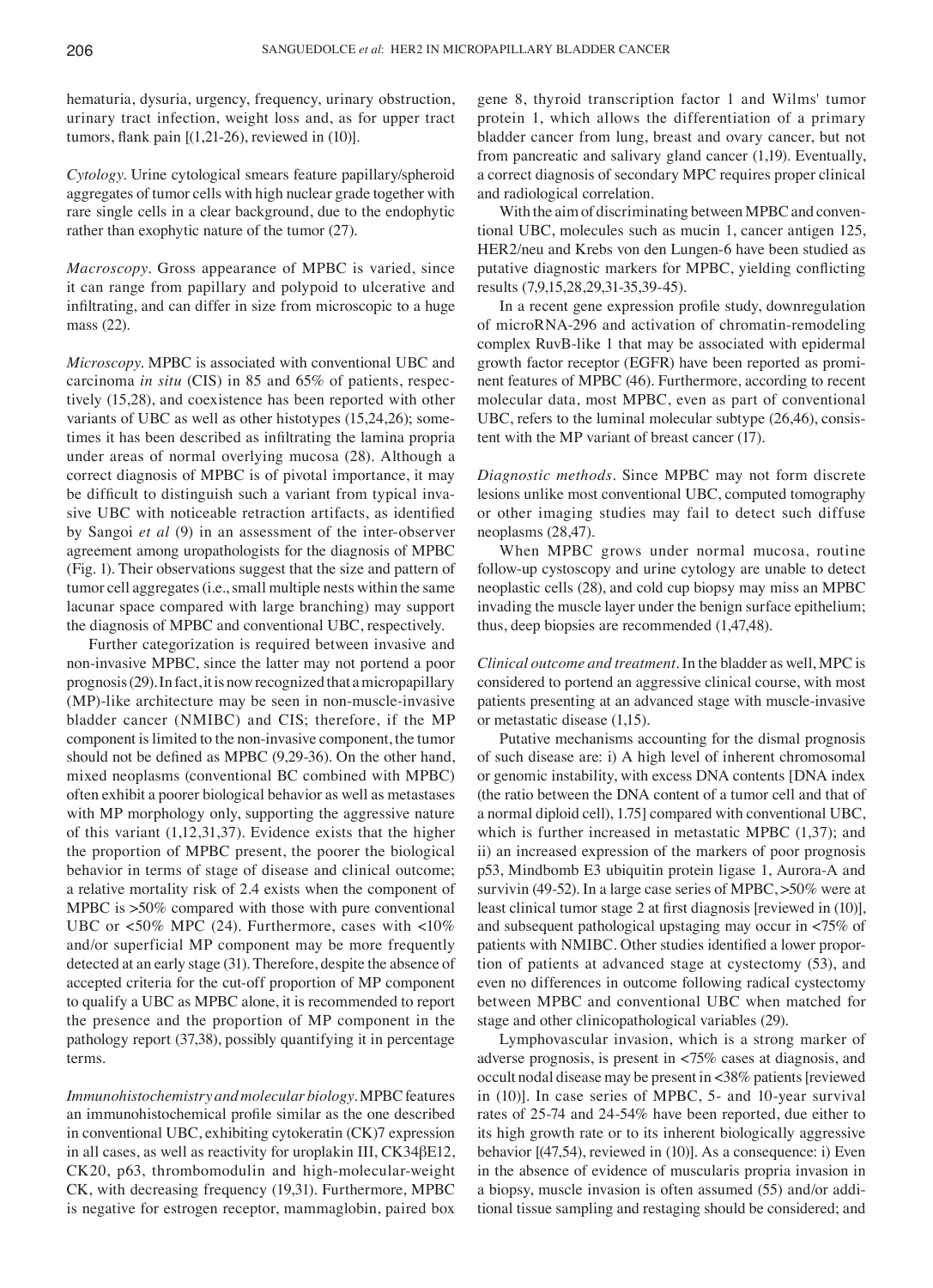

Figure 1. (A) Hematoxylin and eosin staining of MPBC revealing small multiple nests within the same lacunar space. (B) Conventional urothelial bladder cancer featuring wide anastomosing cords of pleomorphic cells. (C) Membrane staining of MPBC tumor cells for HER2. MPBC, membrane staining of micropapillary carcinoma; HER2, human epidermal growth factor receptor‑2.

ii) radical cystectomy has been suggested as a first-line therapy in place of neoadjuvant chemotherapy in muscle‑invasive disease and conservative therapy with intravesical Bacillus Calmette-Guérin in NMIBC [(28,54,55), reviewed in (10)]; the latter has been identified to be critically ineffective in patients with MPBC [(15,54,56), reviewed in (10)]. For patients submitted to early cystectomy for NMIBC, 10‑year survival rates of 72% have been reported, compared with 0% following conventional therapies [reviewed in (10)], although subsequent studies yielded conflicting results. Meeks *et al* (53) identified no residual disease at cystectomy in 45% of the patients who received neoadjuvant chemotherapy (four cycles of gemcitabine and cisplatin in the majority of cases), in keeping with a Phase III trial which documented an improved response to neoadjuvant chemotherapy in tumors with mixed histology compared with in pure UBC(57). Other studies failed to demonstrate any significant difference in outcomes with the addition of neoadjuvant chemotherapy in patients with muscle‑invasive MPBC undergoing radical cystectomy (32,58).

Recently, Fernández *et al* (59) reported that neoadjuvant chemotherapy appears to confer benefit to patients with MPBC without tumor-associated hydronephrosis, whereas patients with clinical tumor stage 1 disease may undergo standard surgical treatment.

#### **3. HER2**

*Background.* HER2 (ERBB2; HER2/neu) is a type I transmembrane 185 kDa tyrosine kinase receptor whose encoding gene is on chromosome 17q21 (60,61). HER2 is usually present as an inactive monomer on the cell membrane of various cell types undergoing homo‑ or heterodimerization with other EGFR family members (62) via activation by corresponding ligands in response to extracellular signals. HER2 is normally responsible for regulating cell proliferation and survival, inhibiting apoptosis, increasing angiogenesis and decreasing cell-cell adhesion by the activation of various cell signaling pathways (63‑65), which are important factors in oncogenesis and tumor progression (65‑67). Thus, HER2 overexpression has been identified in several tumor types, including bladder, breast, ovarian, salivary gland, endometrial, pancreatic and non‑small cell lung cancer (65,66,68). HER2 protein overexpression was initially and has been most extensively researched in breast cancer, in which it occurs in almost 20% of primary invasive carcinomas (69), and is associated with poor prognosis with decreased disease‑free and overall survival (65,69); similar evidence has been reported for bladder cancer (70).

*Therapeutic target.* At present, HER2‑targeted therapies are established clinical routines for HER2‑overexpressing/amplified carcinomas of the breast (71,72) and stomach (73) via the application of the anti-HER2 humanized monoclonal antibody trastuzumab (72). HER2‑targeted therapy in combination with standard chemotherapy has resulted in a significantly increased survival rate in patients with HER2 amplification in breast and gastro‑esophageal cancer (73,74).

*HER2 in bladder cancer.* There are conflicting data in the literature regarding HER2 status in BC samples. Previous investigation has identified a highly variable frequency of gene amplification ranging between 0 and 59% of cases (66,75‑80), with HER2 protein expression reported in between 31 and 65.5% of samples (75,81,82). Nevertheless, according to the majority of studies, HER2 protein expression seems to be correlated with tumor stage, tumor grade and outcome (82‑89); in fact, the reason for this variability of results has been attributed to high heterogeneity of case series, which include different grades and histological variants of BC (34,35,90‑94). A previous study identified that the 5‑year disease‑free survival rate decreased from 48.5% in HER2‑negative patients to 9.7% in those who were HER2‑positive (86). Skagias *et al* (85), also identified that HER2 expression was correlated with decreased disease-specific survival ( $P=0.002$ ) and overall survival rates ( $P=0.025$ ).

Previous studies have highlighted the apparent lack of a marked association between HER2 protein expression and gene amplification in BC (81), with the latter being characterized by extreme heterogeneity within the same tumor (95). In addition,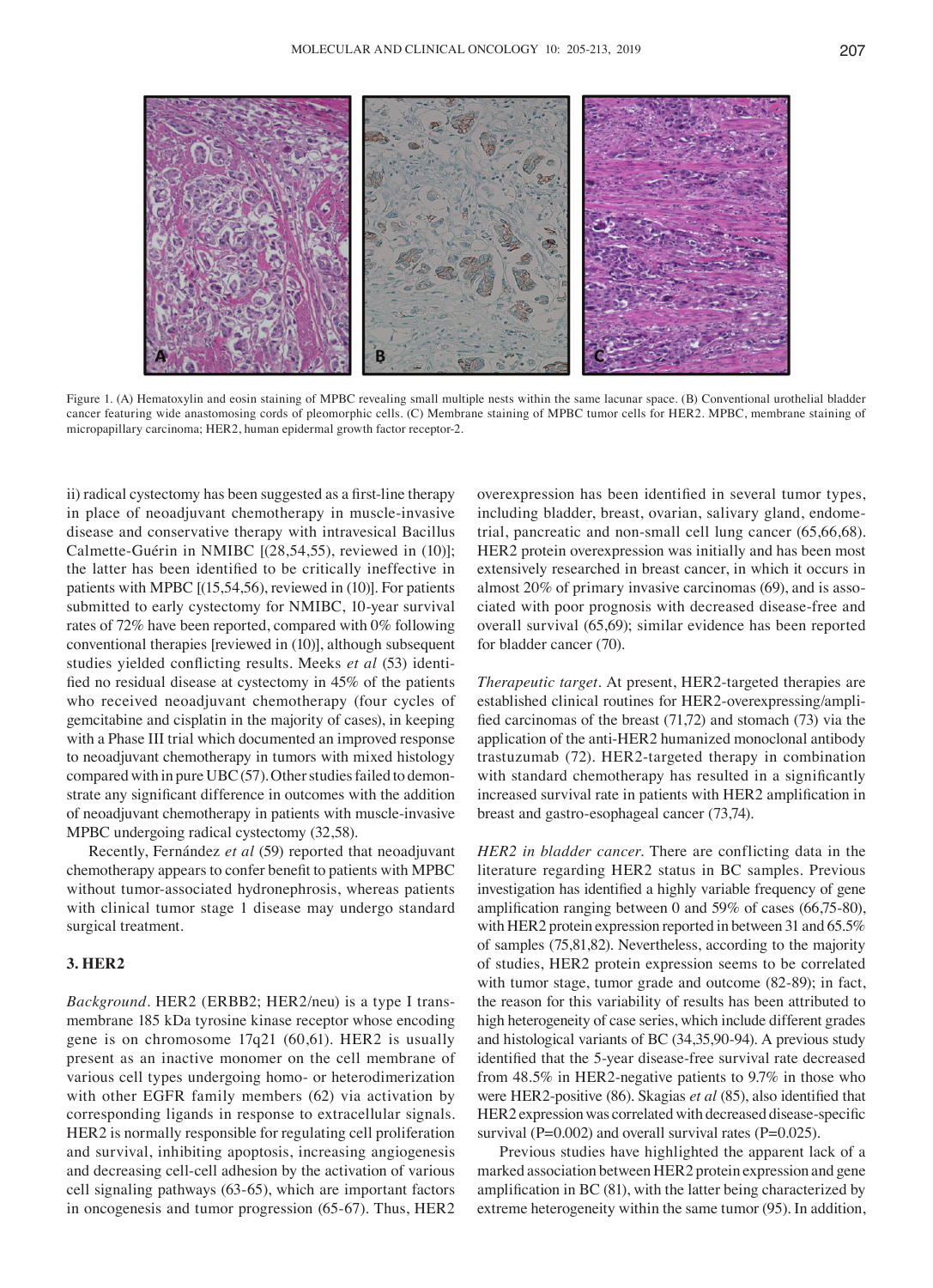| Author,<br>year               | Patients<br>$\widehat{E}$ | Method                       | IHC positivity,       | % of stained cells (HER2/chr17 ratio) concordance positive cases<br>ISH positivity | <b>HC-ISH</b>                  | Percentage of              | Limitations                                                                                                                                                                                                                                                                                                                                                           | Significant<br>association                       | Independent<br>predictor                    | Ref. |
|-------------------------------|---------------------------|------------------------------|-----------------------|------------------------------------------------------------------------------------|--------------------------------|----------------------------|-----------------------------------------------------------------------------------------------------------------------------------------------------------------------------------------------------------------------------------------------------------------------------------------------------------------------------------------------------------------------|--------------------------------------------------|---------------------------------------------|------|
| Sangoi et al,<br>2009         | 24                        | HC                           | >30 <sup>a</sup>      | $\mathbb{X}^{\mathcal{A}}$                                                         | $\mathbb{X}^{\mathcal{A}}$     | 25%                        | $\mathop{\leq}\limits_{{\mathop{\bf{Z}}}}$                                                                                                                                                                                                                                                                                                                            | $\mathop{\lesssim}\limits^{\blacktriangle}$      | $\mathop{\lesssim}\limits^{\blacktriangle}$ | (45) |
| Ching et al,<br>2011          | $\overline{19}$           | IHC+dual-color<br><b>ISH</b> | $\sum_{n=1}^{\infty}$ | $\geq$ 2.2                                                                         | 100%                           | 68% (IHC), NA<br>42% (ISH) |                                                                                                                                                                                                                                                                                                                                                                       | $\mathbb{X}^{\mathcal{A}}$                       | $\mathbb{X}$                                | (34) |
| Li, 2015                      | $\overline{6}$            | IHC+FISH                     | $\geq 10^6$           | $\geq$ 2.2                                                                         | $100\% (3+)$                   | 25% (FISH) of cases        | 87.5% (IHC), Limited number                                                                                                                                                                                                                                                                                                                                           | $\mathbb{X}^{\mathcal{A}}$                       | $\mathbb{X}$                                | (83) |
| Schneider et al,<br>2014      | $\overline{6}$            | IHC+FISH                     | $\frac{1}{2}$         | $\geq 2.0$                                                                         | 83%                            |                            | cases, retrospective and<br>non-randomized study<br>15% (FISH) number of cystectomy<br>49% (IHC), Relatively limited                                                                                                                                                                                                                                                  | Cancer-specific Cancer-specific (35)<br>survival | survival                                    |      |
| Behzatoğlu et al,<br>2016     | $\circledcirc$            | <b>IHC</b>                   | >10 <sup>c</sup>      | $\mathbb{\hat{A}}$                                                                 | $\mathop{\mathsf{Z}}\nolimits$ | 56%                        | $\mathop{\lesssim}\limits^{\blacktriangle}$                                                                                                                                                                                                                                                                                                                           | $\mathbb{X}^{\mathcal{A}}$                       | $\mathbb{\hat{Z}}$                          | (97) |
| Osunkoya, 2016<br>Goodman and | 27                        | <b>IHC</b>                   | $\frac{1}{2}$         | $\mathbb{X}$                                                                       | $\mathbb{X}^{\mathsf{A}}$      | 74%                        | performance of FISH<br>Lack of routine                                                                                                                                                                                                                                                                                                                                | $\mathbb{X}$                                     | $\mathbb{X}$                                | (99) |
|                               |                           |                              |                       |                                                                                    |                                |                            | Uniform intense membrane staining of >30% of cells; $2+$ , complete but weak membrane staining in >10% of cells; 3+, intense membrane staining in >30% of cells; complete intense circumferential<br>membrane staining. IHC, immunohistochemistry; ISH, <i>in situ</i> hybridization; FISH, fluorescence ISH; chr17, chromosome 17; NA, not applicable/not available. |                                                  |                                             |      |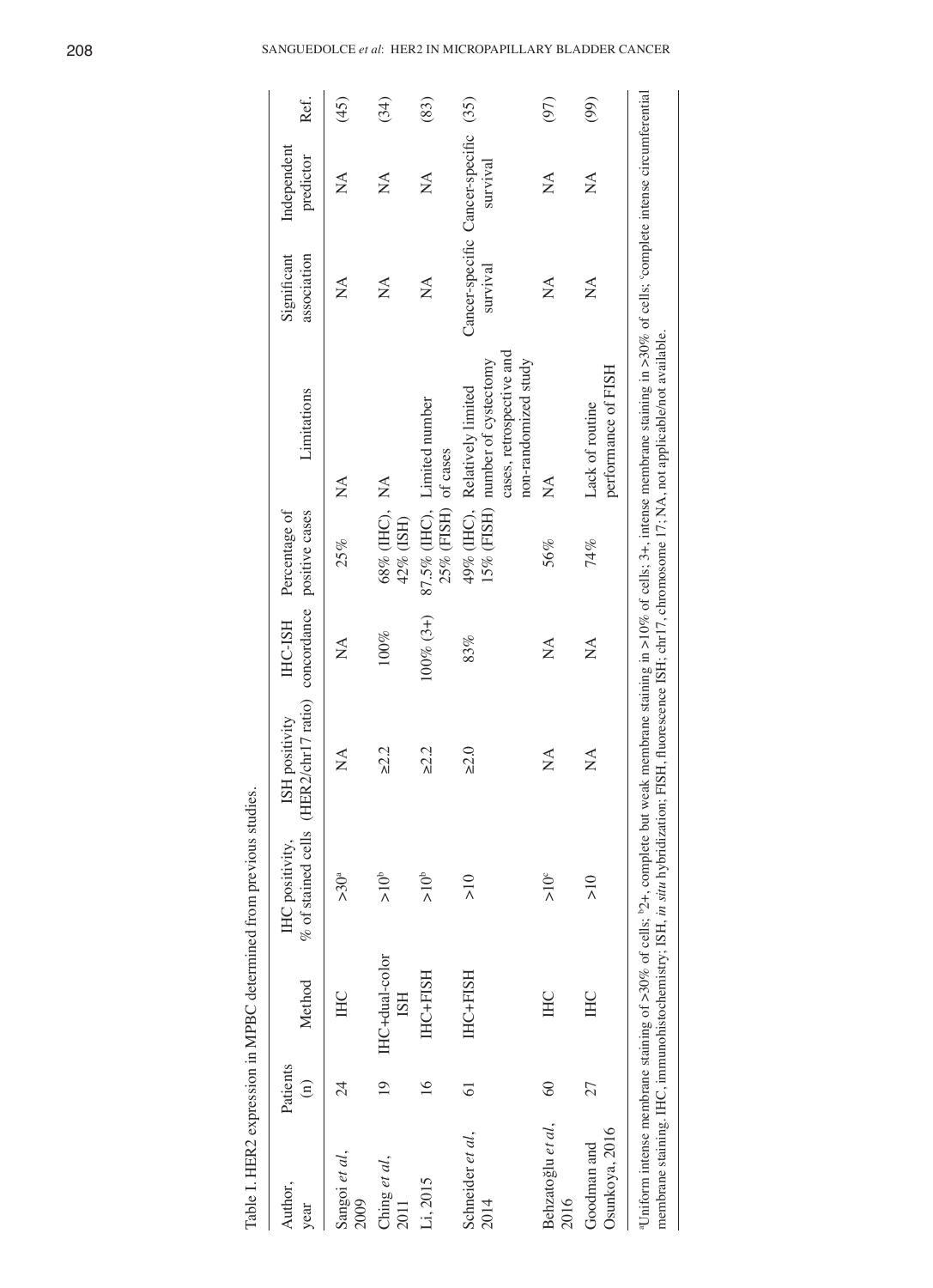it has been considered that gene amplification may not be the mechanism underlying protein overexpression (96).

#### **4. HER2 in MPBC**

As MPC exhibits a morphology and behavior distinct from that of conventional UBC, it has been hypothesized that such differences could be an effect of differences in growth-promoting factors such as HER2 (34).

Tschui *et al* (61), described an aggressive HER2‑amplified subtype of UBC with specific features, comprising frequent(77%) MP tumor growth and high morphological heterogeneity, as well as brisk tumor‑associated chronic inflammation.

The most representative studies investigating HER2 status in MPBC are summarized in Table I.

*Immunohistochemistry.* Attempts have been made to investigate HER2 as a marker in the differential diagnosis between MPBC and UBC. In 2004, Zhang *et al* (43) identified overexpression of HER2 in 10 MPBC vs. 59 conventional UBC cases, reporting a sensitivity and specificity of 100 and 57%, respectively. Conversely, Sangoi *et al* (45) reported specificity as high as 92% for HER2 positivity by immunohistochemistry (IHC) (comprising 2+ and 3+ staining) in MPBC compared with conventional UBC with retraction artifacts; furthermore, in the same study, a very low sensitivity (25%) was achieved and statistical significance was lacking (45). In keeping with such data, HER2 protein overexpression has been identified in a significantly higher proportion of cases of MPBC compared with UBC (56‑87.5 vs. 31.25‑50%, respectively)(34,92,97), with higher homogeneity (97), as well as in invasive conventional or variant histology UBC in combination with MPBC (97,98). In a recent series of MPBC only, the frequency of HER2 positivity was as high as 74% (99). The most recent studies have failed to identify a statistically significant association between HER2 expression and MP differentiation (100,101).

Such conflicting results may arise for several reasons, including fixation issues, heterogeneity in stage and grade, use of different antibodies and use of tissue sections rather than tissue microarray (35,92,97). A further limitation is the heterogeneity of cut-off used to determine HER2 positivity. Unlike for breast and gastro‑esophageal cancer, established guidelines for HER2 assessment in UBC do not exist, and the literature regarding HER2 expression in UBC often defines overexpression as 2+ and 3+ staining (66,70,72,81,102,103), whereas current breast and gastro-esophageal guidelines consider positive 3+ cases only.

HER2 overexpression has been advocated as an early event in urothelial tumorigenesis and only rarely in subsequent tumor development, also because of the occurrence of HER2‑positive CIS in cases of infiltrating HER2‑overexpressing UBC (61), as well as its higher frequency in less advanced disease (99).

*In situ hybridization (ISH).* In certain types of cancer, such as breast, ovarian, and gastric cancer, HER2 gene amplification assessed by ISH and protein expression are well-correlated (69,104), with HER2 gene amplification identified in >90% of patients with breast cancer demonstrating HER2 protein overexpression (65). Studies have revealed that MPBC exhibits HER2 amplification in <42% cases (34,35,61,92), in comparison with a much lower frequency of <14% in UBC (35,75,105). As a prognostic factor, HER2 amplification (but not overexpression) exhibits a significant association with a significant increase in cancer‑specific mortality (35), whereas another study failed to identify such an association in a smaller case series (34), possibly due to differences in patient selection criteria and methods, as well as the proportion of the MP component in the tumor and on the sample selected (99). On the basis of such results, it has been suggested that HER2 status may be a tool for pre-surgical risk stratification of these patients.

Previous studies identified a significant association between protein expression and gene amplification in MPBC, supporting the hypothesis that IHC may also provide reliable results in this setting (34,35,92). Schneider *et al* (35), highlighted that, despite a positive predictive value as high as 83%, IHC exhibited a very low negative predictive value (27%); it is well-known that other mechanisms may account for HER2 overexpression, including transcriptional or post-transcriptional dysregulation (95). On the other hand, those cases showing HER2 negativity by IHC and simultaneous HER2 amplification have been attributed to putative fixation artifacts (61).

*Molecular biology.* Genomic analyses identified that MPBC carries a significant high frequency of unique activating mutations in the extracellular domain of HER2 in comparison with conventional BC (34 vs 5%, respectively) (13,106). The point-mutated MPBC are not amplified nor overexpress HER2, thus being de facto undetectable using standard techniques (ISH and IHC).

In their series, Tschui *et al* (61) detected a novel D769N mutation in one case in association with HER2 amplification. As a marker of potential chromosomal and genomic instability, aneusomy 17 has been detected in >50% cases of MPBC in a series (34).

*Therapeutic target.* Although, to the best of our knowledge, there have not been any studies evaluating HER2‑targeted therapy in MPBC, several trials have investigated its role in conventional BC (as aforementioned). Unfortunately, these studies have had limited success, possibly because of the low rates of gene amplification in this population. In a Phase II study of lapatinib, a dual tyrosine kinase inhibitor of EGFR and HER2, only 1.7% of patients with locally advanced or metastatic BC exhibited an objective response (75,107). A separate Phase II trial that combined trastuzumab (a monoclonal antibody against HER2) with carboplatin, paclitaxel and gemcitabine identified a complete response in 5/44 (11.4%) HER2‑positive patients and a partial response in 26/44 (59.1%) patients (defined as a  $\geq$ 50% decrease in the size of the lesion) (80).

In the breast, MP histology was described as a predictor of lower response to standard adjuvant anti‑HER2 targeted therapy (trastuzumab) and chemotherapy (108). Although a number of these studies used HER2 protein expression as a marker for potential therapeutic response, the lack of correlation between protein levels and gene amplification, and the low number of conventional urothelial carcinomas that exhibit HER2 gene amplification may explain these results. In contrast, the high frequency of gene amplification in MPBC (34) makes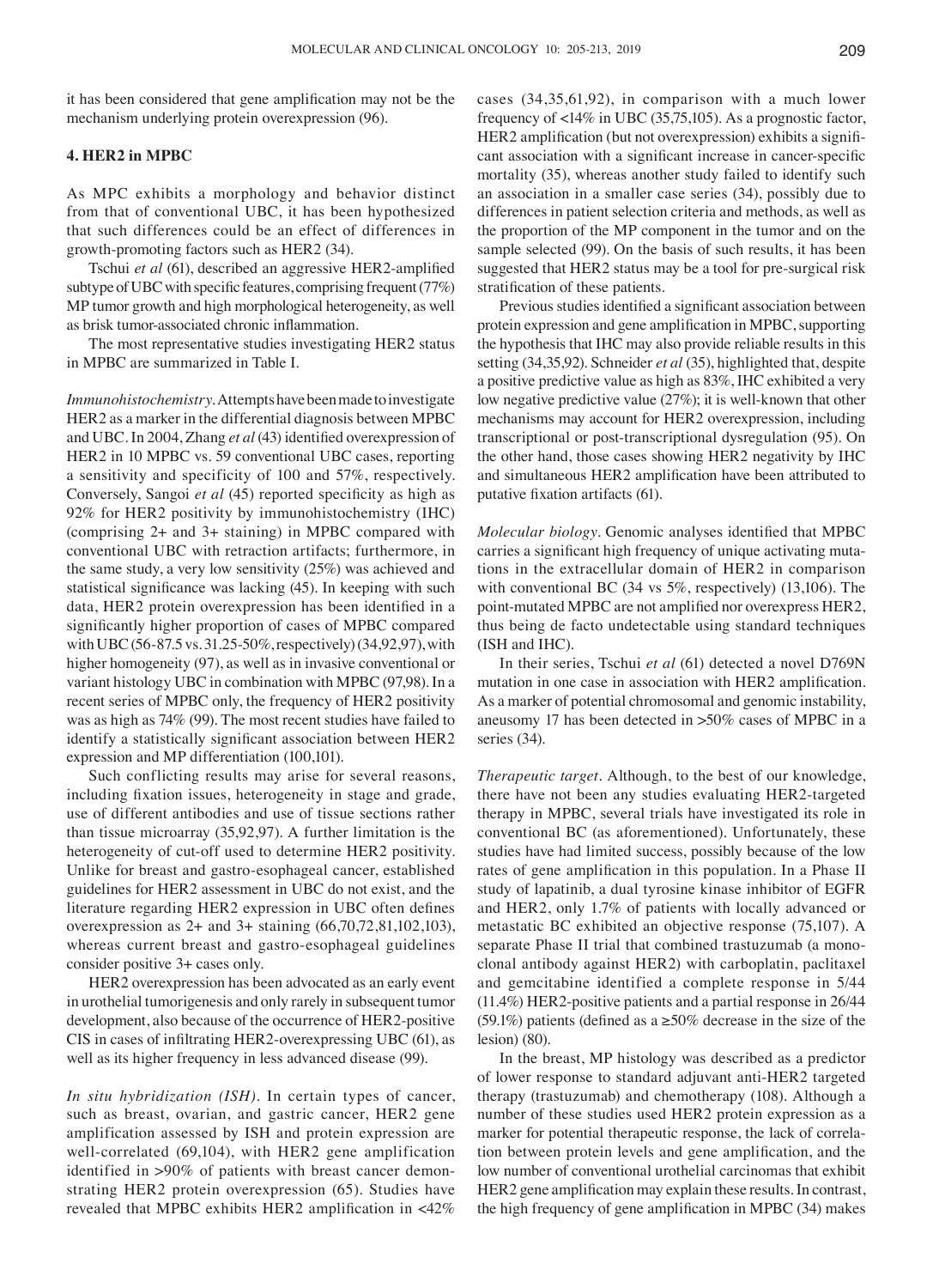this variant a candidate for targeted treatment with anti-HER2 antibody.

## **5. Conclusion**

Over the last decade, studies focusing on HER2 assessment in MPBC have identified frequent overexpression of this marker, suggesting that it might aid in patient risk stratification and treatment selection in this aggressive type of BC. With this in mind, standardization of techniques and development of proper assessment guidelines are required, as well as larger multi-institutional studies in order to confirm such results. Furthermore, prospective clinical trials are required to examine the application of targeted therapy in this aggressive disease.

## **Acknowledgements**

Not applicable.

## **Funding**

No funding was received.

## **Availability of data and materials**

Not applicable.

## **Authors' contributions**

FS, GC and LC were responsible for the conception of the review, acquisition, analysis and interpretation of data for the review, drafting the review and revising it critically for important intellectual content. DR, BC and VM were responsible for the analysis and interpretation of data for the review and drafting the review. OS was responsible for the analysis and interpretation of data for the review, drafting the review, creating the table and revising it critically for important intellectual content. All authors gave final approval of the version to be published.

#### **Ethics approval and consent to participate**

Not applicable.

#### **Patient consent for publication**

Not applicable.

#### **Competing interests**

The authors declare that they have no competing interests.

#### **References**

- 1. Amin MB, Ro JY, el‑Sharkawy T, Lee KM, Troncoso P, Silva EG, Ordóñez NG and Ayala AG: Micropapillary variant of transitional cell carcinoma of the urinary bladder. Histologic pattern resembling ovarian papillary serous carcinoma. Am J Surg Pathol 18: 1224‑1232, 1994.
- 2. Amin MB, Tamboli P, Merchant SH, Ordóñez NG, Ro J, Ayala AG and Ro JY: Micropapillary component in lung adenocarcinoma: A distinctive histologic feature with possible prognostic significance. Am J Surg Pathol 26: 358‑364, 2002.
- 3. Luna‑Moré S, Gonzalez B, Acedo C, Rodrigo I and Luna C: Invasive micropapillary carcinoma of the breast. A new special type of invasive mammary carcinoma. Pathol Res Pract 190: 668‑674, 1994.
- 4. Nagao T, Gaffey TA, Visscher DW, Kay PA, Minato H, Serizawa H and Lewis JE: Invasive micropapillary salivary duct carcinoma: A distinct histologic variant with biologic significance. Am J Surg Pathol 28: 319‑326, 2004.
- 5. Sakamoto K, Watanabe M, De La Cruz C, Honda H, Ise H, Mitsui K, Namiki K, Mikami Y, Moriya T and Sasano H: Primary invasive micropapillary carcinoma of the colon. Histopathology 47: 479‑484, 2005.
- 6. Smith Sehdev AE, Sehdev PS and Kurman RJ: Noninvasive and invasive micropapillary (low‑grade) serous carcinoma of the ovary: A clinicopathologic analysis of 135 cases. Am J Surg Pathol 27: 725-736, 2003.
- 7. Nassar H, Pansare V, Zhang H, Che M, Sakr W, Ali‑Fehmi R, Grignon D, Sarkar F, Cheng J and Adsay V: Pathogenesis of invasive micropapillary carcinoma: Role of MUC1 glycoprotein. Mod Pathol 17: 1045-1050, 2004.
- 8. Nassar H: Carcinomas with micropapillary morphology: Clinical significance and current concepts. Adv Anat Pathol 11: 297-303, 2004.
- 9. Sangoi AR, Beck AH, Amin MB, Cheng L, Epstein JI, Hansel DE, Iczkowski KA, Lopez‑Beltran A, Oliva E, Paner GP, *et al*: Interobserver reproducibility in the diagnosis of invasive micropapillary carcinoma of the urinary tract among urologic pathologists. Am J Surg Pathol 34: 1367‑1376, 2010.
- 10. Kamat AM, Dinney CP, Gee JR, Grossman HB, Siefker‑Radtke AO, Tamboli P, Detry MA, Robinson TL and Pisters LL: Micropapillary bladder cancer: A review of the University of Texas M. D. Anderson Cancer Center experience with 100 consecutive patients. Cancer 110: 62‑67, 2007.
- 11. López JI, Elorriaga K, Imaz I and Bilbao FJ: Micropapillary transitional cell carcinoma of the urinary bladder. Histopathology 34: 561‑562, 1999.
- 12. Compérat E, Roupret M, Yaxley J, Reynolds J, Varinot J, Ouzaïd I, Cussenot O and Samaratunga H: Micropapillary urothelial carcinoma of the urinary bladder: A clinicopathological analysis of 72 cases. Pathology 42: 650‑654, 2010.
- 13. Ross JS, Wang K, Gay LM, Al‑Rohil RN, Nazeer T, Sheehan CE, Jennings TA, Otto GA, Donahue A, He J, *et al*: A high frequency of activating extracellular domain ERBB2 (HER2) mutation in micropapillary urothelial carcinoma. Clin Cancer Res 20: 68‑75, 2014.
- 14. Perepletchikov AM and Parwani AV: Micropapillary urothelial carcinoma: Clinico‑pathologic review. Pathol Res Pract 205: 807‑810, 2009.
- 15. Johansson SL, Borghede G and Holmäng S: Micropapillary bladder carcinoma: A clinicopathological study of 20 cases. J Urol 161: 1798-1802, 1999.
- 16. Paterakos M, Watkin WG, Edgerton SM, Moore DH II and Thor AD: Invasive micropapillary carcinoma of the breast: A prognostic study. Hum Pathol 30: 1459‑1463, 1999.
- 17. Marchiò C, Iravani M, Natrajan R, Lambros MB, Savage K, Tamber N, Fenwick K, Mackay A, Senetta R, Di Palma S, *et al*: Genomic and immunophenotypical characterization of pure micropapillary carcinomas of the breast. J Pathol 215: 398‑410, 2008.
- 18. Weigelt B, Horlings HM, Kreike B, Hayes MM, Hauptmann M, Wessels LF, de Jong D, Van de Vijver MJ, Van't Veer LJ and Peterse JL: Refinement of breast cancer classification by molecular characterization of histological special types. J Pathol 216: 141-150, 2008.
- 19. Lotan TL, Ye H, Melamed J, Wu XR, Shih IeM and Epstein JI: Immunohistochemical panel to identify the primary site of invasive micropapillary carcinoma. Am J Surg Pathol 33: 1037‑1041, 2009.
- 20. Trabelsi A, Stita W, Soumaya R, Mestiri S, Jaidene M, Mokni M and Korbi S: Micropapillary carcinoma of the urinary bladder: A case report and review of the literature. Can Urol Assoc J 2: 540‑542, 2008.
- 21. Alkibay T, Sözen S, Gürocak S, Işik Gönül I, Poyraz A and Ure I: Micropapillary pattern in urothelial carcinoma: A clinicopathological analysis. Urol Int 83: 300‑305, 2009.
- 22. Watts KE and Hansel DE: Emerging concepts in micropapillary urothelial carcinoma. Adv Anat Pathol 17: 182‑186, 2010.
- 23. Samaratunga H and Delahunt B: Recently described and unusual variants of urothelial carcinoma of the urinary bladder. Pathology 44: 407‑418, 2012.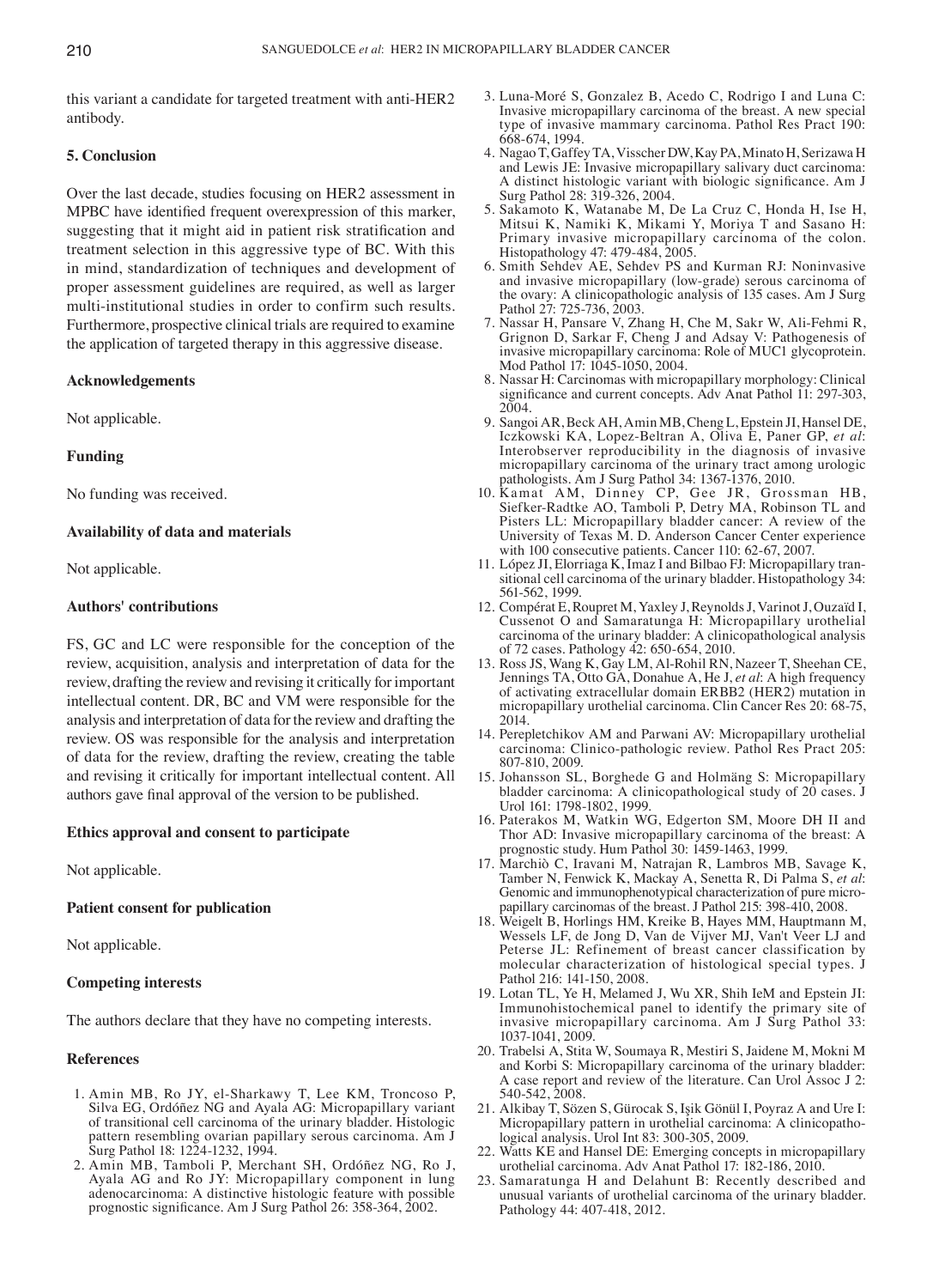- 24. Alvarado-Cabrero I, Sierra-Santiesteban FI, Mantilla-Morales A and Hernández‑Hernandez DM: Micropapillary carcinoma of the urothelial tract. A clinicopathologic study of 38 cases. Ann Diagn Pathol 9: 1‑5, 2005.
- 25. Heudel P, El Karak F, Ismaili N, Droz JP and Flechon A: Micropapillary bladder cancer: A review of Léon Bérard Cancer Center experience. BMC Urol 9: 5, 2009.
- 26. Lopez‑Beltran A, Cheng L, Raspollini MR, Canas‑Marques R, Scarpelli M, Cimadamore A, Gasparrini S and Montironi R: Variants of bladder cancer: The pathologist's point of view. Eur Urol Suppl 16: 210‑222, 2017.
- 27. Sakuma T, Furuta M, Mimura A, Tanigawa N, Takamizu R and Kawano K: Urine cytology of micropapillary carcinoma of the urinary bladder. Diagn Cytopathol 39: 852‑856, 2011.
- 28. Maranchie JK, Bouyounes BT, Zhang PL, O'Donnell MA, Summerhayes IC and DeWolf WC: Clinical and pathological characteristics of micropapillary transitional cell carcinoma: A highly aggressive variant. J Urol 163: 748-751, 2000.
- 29. Amin A and Epstein JI: Noninvasive micropapillary urothelial carcinoma: A clinicopathologic study of 18 cases. Hum Pathol 43: 2124‑2128, 2012.
- 30. Moch H, Humphrey PA, Ulbright TM and Reuter V (eds): WHO Classification of Tumors of the Urinary System and Male Genital Organs. Vol 8. 4th edition. IARC Press, Lyon, France, 2016.
- 31. Samaratunga H and Khoo K: Micropapillary variant of urothelial carcinoma of the urinary bladder; a clinicopathological and immunohistochemical study. Histopathology 45: 55‑64, 2004.
- 32. Willis DL, Fernandez MI, Dickstein RJ, Parikh S, Shah JB, Pisters LL, Guo CC, Henderson S, Czerniak BA, Grossman HB, *et al*: Clinical outcomes of cT1 micropapillary bladder cancer. J Urol 193: 1129‑1134, 2015.
- 33. Wang JK, Boorjian SA, Cheville JC, Kim SP, Tarrell RF, Thapa P and Frank I: Outcomes following radical cystectomy for micropapillary bladder cancer versus pure urothelial carcinoma: A matched cohort analysis. World J Urol 30: 801-806, 2012.
- 34. Ching CB, Amin MB, Tubbs RR, Elson P, Platt E, Dreicer R, Fergany A and Hansel DE: HER2 gene amplification occurs frequently in the micropapillary variant of urothelial carcinoma: Analysis by dual‑color in situ hybridization. Mod Pathol 24: 1111‑1119, 2011.
- 35. Schneider SA, Sukov WR, Frank I, Boorjian SA, Costello BA, Tarrell RF, Thapa P, Houston Thompson R, Tollefson MK, Jeffrey Karnes R, *et al*: Outcome of patients with micropapillary urothelial carcinoma following radical cystectomy: ERBB2 (HER2) amplification identifies patients with poor outcome. Mod Pathol 27: 758‑764, 2014.
- 36. Patriarca C and Giunta P: Invasive micropapillary carcinoma: Beyond the borders. Am J Surg Pathol 35: 311–312, 2011.
- 37. Amin MB: Histological variants of urothelial carcinoma: Diagnostic, therapeutic and prognostic implications. Mod Pathol 22 (Suppl 2): S96-S118, 2009.
- 38. Humphrey PA: Micropapillary urothelial carcinoma of the urinary tract. J Urol 186: 1071‑1072, 2011.
- 39. Lopez‑Beltran A, Montironi R, Blanca A and Cheng L: Invasive micropapillary urothelial carcinoma of the bladder. Hum Pathol 41: 1159-1164, 2010.
- 40. Oh YL and Kim KR: Micropapillary variant of transitional cell carcinoma of the ureter. Pathol Int 50: 52‑56, 2000.
- 41. Perez‑Montiel D, Wakely PE, Hes O, Michal M and Suster S: High‑grade urothelial carcinoma of the renal pelvis: Clinicopathologic study of 108 cases with emphasis on unusual morphologic variants. Mod Pathol 19: 494-503, 2006.
- 42. Kuroda N, Tamura M, Ohara M, Hirouchi T, Mizuno K and Miyazaki E: Invasive micropapillary carcinoma of the urinary bladder: An immunohistochemical study of neoplastic and stromal cells. Int J Urol 13: 1015‑1018, 2006.
- 43. Zhang HSR, Ali‑Fehmi R and Bianco F: Characteristic immunohistochemical profiles and aggressive behavior of micropapillary and other histological variants and subtypes of urothelial carcinoma. Mod Pathol 17 (Suppl 1):186A(782),2014.
- 44. Ohtsuki Y, Kuroda N, Umeoka T, Watanabe R, Ochi K, Okada Y, Lee GH and Furihata M: KL‑6 is another useful marker in assessing a micropapillary pattern in carcinomas of the breast and urinary bladder, but not the colon. Med Mol Morphol 42: 123‑127, 2009.
- 45. Sangoi AR, Higgins JP, Rouse RV, Schneider AG and McKenney JK: Immunohistochemical comparison of MUC1, CA125, and Her2Neu in invasive micropapillary carcinoma of the urinary tract and typical invasive urothelial carcinoma with retraction artifact. Mod Pathol 22: 660‑667, 2009.
- 46. Guo CC, Dadhania V, Zhang L, Majewski T, Bondaruk J, Sykulski M, Wronowska W, Gambin A, Wang Y, Zhang S, *et al*: Gene expression profile of the clinically aggressive micropapillary variant of bladder cancer. Eur Urol 70: 611‑620, 2016.
- 47. Nishizawa K, Kobayashi T, Mitsumori K, Ide Y, Watanabe J and Ogura K: Micropapillary bladder cancer. Int J Urol 12: 506‑508, 2005.
- 48. Kwon GY and Ro JY: Micropapillary variant of urothelial carcinoma. Adv Urol 2011: 217153, 2011.
- 49. Compérat E, Roupret M, Conort P, Chartier‑Kastler E, Bitker MO, Richard F, Capron F, Haertig A, Cussenot O and Camparo P: Aurora‑A/STK‑15 is differentially expressed in the micropapillary variant of bladder cancer. Urol Int 82: 312‑317, 2009.
- 50. Sen S, Zhou H, Zhang RD, Yoon DS, Vakar-Lopez F, Ito S, Jiang F, Johnston D, Grossman HB, Ruifrok AC, *et al*: Amplification/overexpression of a mitotic kinase gene in human bladder cancer. J Natl Cancer Inst 94: 1320‑1329, 2002.
- 51. Cormio L, Tolve I, Annese P, Saracino A, Zamparese R, Sanguedolce F, Bufo P, Battaglia M, Selvaggi FP and Carrieri G: Retinoblastoma protein expression predicts response to bacillus Calmette‑Guérin immunotherapy in patients with T1G3 bladder cancer. Urol Oncol 28: 285‑289, 2010.
- 52. Cormio L, Tolve I, Annese P, Saracino A, Zamparese R, Sanguedolce F, Bufo P, Battaglia M, Selvaggi FP and Carrieri G: Altered p53 and pRb expression is predictive of response to BCG treatment in T1G3 bladder cancer. Anticancer Res 29: 4201‑4204, 2009.
- 53. Meeks JJ, Taylor JM, Matsushita K, Herr HW, Donat SM, Bochner BH and Dalbagni G: Pathological response to neoadjuvant chemotherapy for muscle‑invasive micropapillary bladder cancer. BJU Int 111: E325‑E330, 2013.
- 54. Kamat AM, Gee JR, Dinney CP, Grossman HB, Swanson DA, Millikan RE, Detry MA, Robinson TL and Pisters LL: The case for early cystectomy in the treatment of nonmuscle invasive micropapillary bladder carcinoma. J Urol 175: 881‑885, 2006.
- 55. Zhai QJ, Black J, Ayala AG and Ro JY: Histologic variants of infiltrating urothelial carcinoma. Arch Pathol Lab Med 131: 1244‑1256, 2007.
- 56. Black PC, Brown GA and Dinney CPN: The impact of variant histology on the outcome of bladder cancer treated with curative intent. Urol Oncol 27: 3‑7, 2009.
- 57. Scosyrev E, Ely BW, Messing EM, Speights VO, Grossman HB, Wood DP, de Vere White RW, Vogelzang NJ, Trump DL, Natale RB, *et al*: Do mixed histological features affect survival benefit from neoadjuvant platinum‑based combination chemotherapy in patients with locally advanced bladder cancer? A secondary analysis of Southwest Oncology Group-Directed Intergroup Study (S8710). BJU Int 108: 693‑699, 2011.
- 58. Canvasser N, Weizer A, Crossley H, Dailey S, He C, Kunju LP, Lee C, Hafez K, Hollenbeck B, Morgan T, Montie J and Montgomery J: Micropapillary Differentiation Versus Conventional Urothelial Carcinoma: Effects Of Neoadjuvant Chemotherapy And Cystectomy On Survival. AUA 2014 conference, abstract MP50‑06.
- 59. Fernández MI, Williams SB, Willis DL, Slack RS, Dickstein RJ, Parikh S, Chiong E, Siefker‑Radtke AO, Guo CC, Czerniak BA, *et al*: Clinical risk stratification in patients with surgically resectable micropapillary bladder cancer. BJU Int 119: 684‑691, 2017.
- 60. Schechter AL, Stern DF, Vaidyanathan L, Decker SJ, Drebin JA, Greene MI and Weinberg RA: The neu oncogene: An erb‑B‑related gene encoding a 185,000‑Mr tumour antigen. Nature 312: 513‑516, 1984.
- 61. Tschui J, Vassella E, Bandi N, Baumgartner U, Genitsch V, Rotzer D, Seiler R, Thalmann GN and Fleischmann A: Morphological and molecular characteristics of HER2 amplified urothelial bladder cancer. Virchows Arch 466: 703‑710, 2015.
- 62. Zwick E, Bange J and Ullrich A: Receptor tyrosine kinase signalling as a target for cancer intervention strategies. Endocr Relat Cancer 8: 161‑173, 2001.
- 63. Yarden Y and Sliwkowski MX: Untangling the ErbB signalling network. Nat Rev Mol Cell Biol 2: 127‑137, 2001.
- 64. Wen XF, Yang G, Mao W, Thornton A, Liu J, Bast RC Jr and Le XF: HER2 signaling modulates the equilibrium between proand antiangiogenic factors via distinct pathways: Implications for HER2-targeted antibody therapy. Oncogene 25: 6986-6996, 2006.
- 65. Scholl S, Beuzeboc P and Pouillart P: Targeting HER2 in other tumor types. Ann Oncol 12 (Suppl 1): S81‑S87, 2001.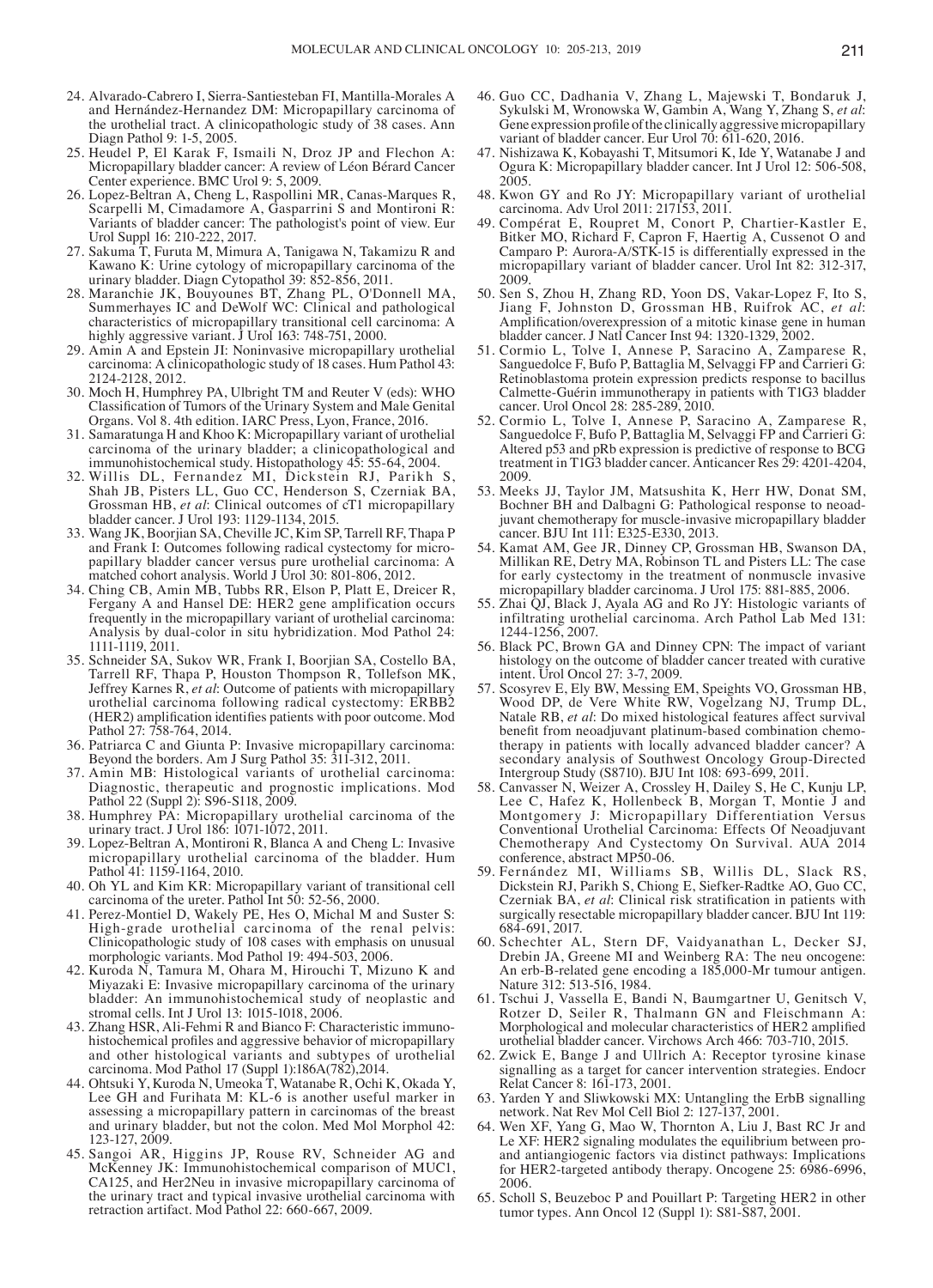- 66.Hansel DE, Swain E, Dreicer R and Tubbs RR: HER2 overexpression and amplification in urothelial carcinoma of the bladder is associated with MYC coamplification in a subset of cases. Am J Clin Pathol 130: 274‑281, 2008.
- 67.Eissa S, Ali HS, Al Tonsi AH, Zaglol A and El Ahmady O: HER2/neu expression in bladder cancer: Relationship to cell cycle kinetics. Clin Biochem 38: 142‑148, 2005.
- 68.Tolmachev V: Imaging of HER‑2 overexpression in tumors for guiding therapy. Curr Pharm Des 14: 2999‑3019, 2008.
- 69. Slamon DJ, Clark GM, Wong SG, Levin WJ, Ullrich A and McGuire WL: Human breast cancer: Correlation of relapse and survival with amplification of the HER‑2/neu oncogene. Science 235: 177‑182, 1987.
- 70.Gandour‑Edwards R, Lara PN Jr, Folkins AK, LaSalle JM, BeckettL, Li Y, Meyers FJ and DeVere‑White R: Does HER2/neu expression provide prognostic information in patients with advanced urothelial carcinoma? Cancer 95: 1009‑1015, 2002.
- 71.Tinoco G, Warsch S, Glück S, Avancha K and Montero AJ: Treating breast cancer in the 21st century: Emerging biological therapies. J Cancer 4: 117‑132, 2013.
- 72. Slamon DJ, Leyland‑Jones B, Shak S, Fuchs H, Paton V, Bajamonde A, Fleming T, Eiermann W, Wolter J, Pegram M, *et al*: Use of chemotherapy plus a monoclonal antibody against HER2 for metastatic breast cancer that overexpresses HER2. N Engl J Med 344: 783‑792, 2001.
- 73. Smyth EC and Cunningham D: Targeted therapy for gastric cancer. Curr Treat Options Oncol 13: 377‑389, 2012.
- 74.Bang YJ, Van Cutsem E, Feyereislova A, Chung HC, Shen L, Sawaki A, Lordick F, Ohtsu A, Omuro Y, Satoh T, *et al*: ToGA Trial Investigators: Trastuzumab in combination with chemotherapy versus chemotherapy alone for treatment of HER2‑positive gastric or gastro‑oesophageal junction cancer (ToGA): a phase 3 open‑label randomised controlled trial. Lancet 376: 687‑697, 2010.
- 75.Laé M, Couturier J, Oudard S, Radvanyi F, Beuzeboc P and Vieillefond A: Assessing HER2 gene amplification as a potential target for therapy in invasive urothelial bladder cancer with a standardized methodology: Results in 1005 patients. Ann Oncol 21: 815‑819, 2010.
- 76.Underwood M, Bartlett J, Reeves J, Gardiner DS, Scott R and Cooke T: C‑erbB‑2 gene amplification: A molecular marker in recurrent bladder tumors? Cancer Res 55: 2422‑2430, 1995.
- 77. Schraml P, Kononen J, Bubendorf L, Moch H, Bissig H, Nocito A, Mihatsch MJ, Kallioniemi OP and Sauter G: Tissue microarrays for gene amplification surveys in many different tumor types. Clin Cancer Res 5: 1966‑1975, 1999.
- 78.Latif Z, Watters AD, Dunn I, Grigor K, Underwood MA and Bartlett JM: HER2/neu gene amplification and protein overexpression in G3 pT2 transitional cell carcinoma of the bladder: A role for anti-HER2 therapy? Eur J Cancer 40: 56-63, 2004.
- 79.Ehsani L and Osunkoya AO: Human epidermal growth factor receptor 2 expression in urothelial carcinoma of the renal pelvis: Correlation with clinicopathologic parameters. Int J Clin Exp Pathol 7: 2544‑2550, 2014.
- 80.Hussain MH, MacVicar GR, Petrylak DP, Dunn RL, Vaishampayan U, Lara PN Jr, Chatta GS, Nanus DM, Glode LM, Trump DL, *et al*; National Cancer Institute: Trastuzumab, paclitaxel, carboplatin, and gemcitabine in advanced human epidermal growth factor receptor-2/neu-positive urothelial carcinoma: Results of a multicenter phase II National Cancer Institute trial. J Clin Oncol 25: 2218‑2224, 2007.
- 81.Caner V, Turk NS, Duzcan F, Tufan NL, Kelten EC, Zencir S, Dodurga Y, Bagci H and Duzcan SE: No strong association between HER-2/neu protein overexpression and gene amplification in high‑grade invasive urothelial carcinomas. Pathol Oncol Res 14: 261-266, 2008.
- 82. Simonetti S, Russo R, Ciancia G, Altieri V, De Rosa G and Insabato L: Role of polysomy 17 in transitional cell carcinoma of the bladder: Immunohistochemical study of HER2/neu expression and fish analysis of c-erbB-2 gene and chromosome 17. Int J Surg Pathol 17: 198‑205, 2009.
- 83.Li B, Kanamaru H, Noriki S, Fukuda M and Okada K: Numeric aberration of chromosome 17 is strongly correlated with p53 overexpression, tumor proliferation and histopathology in human bladder cancer. Int J Urol 5: 317‑323, 1998.
- 84.Inoue T, Sato K, Tsuchiya N, Matsuura S, Iinuma M, Habuchi T and Kato T: Numeric aberrations of HER‑2 and chromosome 17 detected by fluorescence in situ hybridization in urine‑exfoliated cells from patients with urothelial carcinoma. Urology 64: 617‑621, 2004.
- 85. Skagias L, Politi E, Karameris A, Sambaziotis D, Archondakis A, Vasou O, Ntinis A, Michalopoulou F, Moreas I, Koutselini H, *et al*: Prognostic impact of HER2/neu protein in urothelial bladder cancer. Survival analysis of 80 cases and an overview of almost 20 years' research. J BUON 14: 457‑462, 2009.
- 86. Sato K, Moriyama M, Mori S, Saito M, Watanuki T, Terada K, Okuhara E, Akiyama T, Toyoshima K, Yamamoto T, *et al*: An immunohistologic evaluation of C‑erbB‑2 gene product in patients with urinary bladder carcinoma. Cancer 70: 2493-2498, 1992.
- 87.Jimenez RE, Hussain M, Bianco FJ Jr, Vaishampayan U, Tabazcka P, Sakr WA, Pontes JE, Wood DP Jr and Grignon DJ: Her-2/neu overexpression in muscle-invasive urothelial carcinoma of the bladder: Prognostic significance and comparative analysis in primary and metastatic tumors. Clin Cancer Res 7: 2440‑2447, 2001.
- 88.Bolenz C, Shariat SF, Karakiewicz PI, Ashfaq R, Ho R, Sagalowsky AI and Lotan Y: Human epidermal growth factor receptor 2 expression status provides independent prognostic information in patients with urothelial carcinoma of the urinary bladder. BJU Int 106: 1216‑1222, 2010.
- 89.Naruse K, Yamada Y, Nakamura K, Aoki S, Taki T, Zennami K, Katsuda R, Watanabe M, Nishikawa G, Itoh Y, *et al*: Potential of molecular targeted therapy of HER‑2 and Cox‑2 for invasive transitional cell carcinoma of the urinary bladder. Oncol Rep 23: 1577‑1583, 2010.
- 90.Charfi S, Khabir A, Mnif H, Ellouze S, Nabil Mhiri M and Boudawara‑Sellami T: Immunohistochemical expression of HER2 in urothelial bladder carcinoma and its correlation with p53 and p63 expression. J Microsc Ultrastruct 1: 17‑21, 2013.
- 91.Krüger S, Weitsch G, Büttner H, Matthiensen A, Böhmer T, Marquardt T, Sayk F, Feller AC and Böhle A: HER2 overexpression in muscle‑invasive urothelial carcinoma of the bladder: Prognostic implications. Int J Cancer 102: 514‑518, 2002.
- 92.Li J, Jackson CL, Yang D, Noble L, Wheeler M, MacKenzie D, Adegun T and Amin A: Comparison of tyrosine kinase receptors HER2, EGFR, and VEGFR expression in micropapillary urothelial carcinoma with invasive urothelial carcinoma. Target Oncol 10: 355‑363, 2015.
- 93.Kim B, Kim G, Song B, Lee C, Park JH and Moon KC: HER2 protein over‑ expression and gene amplification in plasmacytoid urothelial carcinoma of the urinary bladder. Dis Markers 6: 2016, 2016.
- 94. Miyama Y, Morikawa T, Nakagawa T, Homma Y and Fukayama M: Lipid cell and micropapillary variants of urothelial carcinoma of the ureter. Case Rep Oncol 8: 515‑519, 2015.
- 95. Sauter G, Moch H, Moore D, Carroll P, Kerschmann R, Chew K, Mihatsch MJ, Gudat F and Waldman F: Heterogeneity of erbB‑2 gene amplification in bladder cancer. Cancer Res 53: 2199‑2203, 1993.
- 96.Coogan CL, Estrada CR, Kapur S and Bloom KJ: HER‑2/neu protein overexpression and gene amplification in human transitional cell carcinoma of the bladder. Urology 63: 786‑790, 2004.
- 97.Behzatoğlu K, Yörükoğlu K, Demir H and Bal N: Human epidermal growth factor receptor 2 overexpression in micropapillary and other variants of urothelial carcinoma. Eur Urol Focus: Jun 21, 2016 (Epub ahead of print).
- 98.Makise N, Morikawa T, Takeshima Y, Fujimura T, Homma Y and Fukayama M: Urinary bladder urothelial carcinoma with concurrent plasmacytoid and micropapillary differentiations: A report of two cases with an emphasis on serum carbohydrate antigen 19‑9. Pathol Int 65: 495‑500, 2015.
- 99.Goodman AL and Osunkoya AO: Human epidermal growth factor receptor 2 expression in micropapillary urothelial carcinoma of the bladder: An analysis of 27 cases. Hum Pathol 57: 160-164, 2016.
- 100.El Ochi MR, Oukabli M, Bouaiti E, Chahdi H, Boudhas A, Allaoui M, Ameur A, Abbar M and Al Bouzidi A: Expression of human epidermal growth factor receptor 2 in bladder urothelial carcinoma. BMC Clin Pathol 17: 3, 2017.
- 101.Kriegmair MC, Wirtz RM, Worst TS, Breyer J, Ritter M, Keck B, Boehmer C, Otto W, Eckstein M, Weis CA, *et al*: Prognostic value of molecular breast cancer subtypes based on Her2, ESR1, PGR and Ki67 mRNA-expression in muscle invasive bladder cancer. Transl Oncol 11: 467‑476, 2018.
- 102.Wolff AC, Hammond MEH, Allison KH, Harvey BE, Mangu PB, Bartlett JMS, Bilous M, Ellis IO, Fitzgibbons P, Hanna W, *et al*: Human epidermal growth factor receptor 2 testing in breast cancer: American Society of Clinical Oncology/College of American Pathologists clinical practice guideline focused update. J Clin Oncol 36: 2105-2122, 2018.